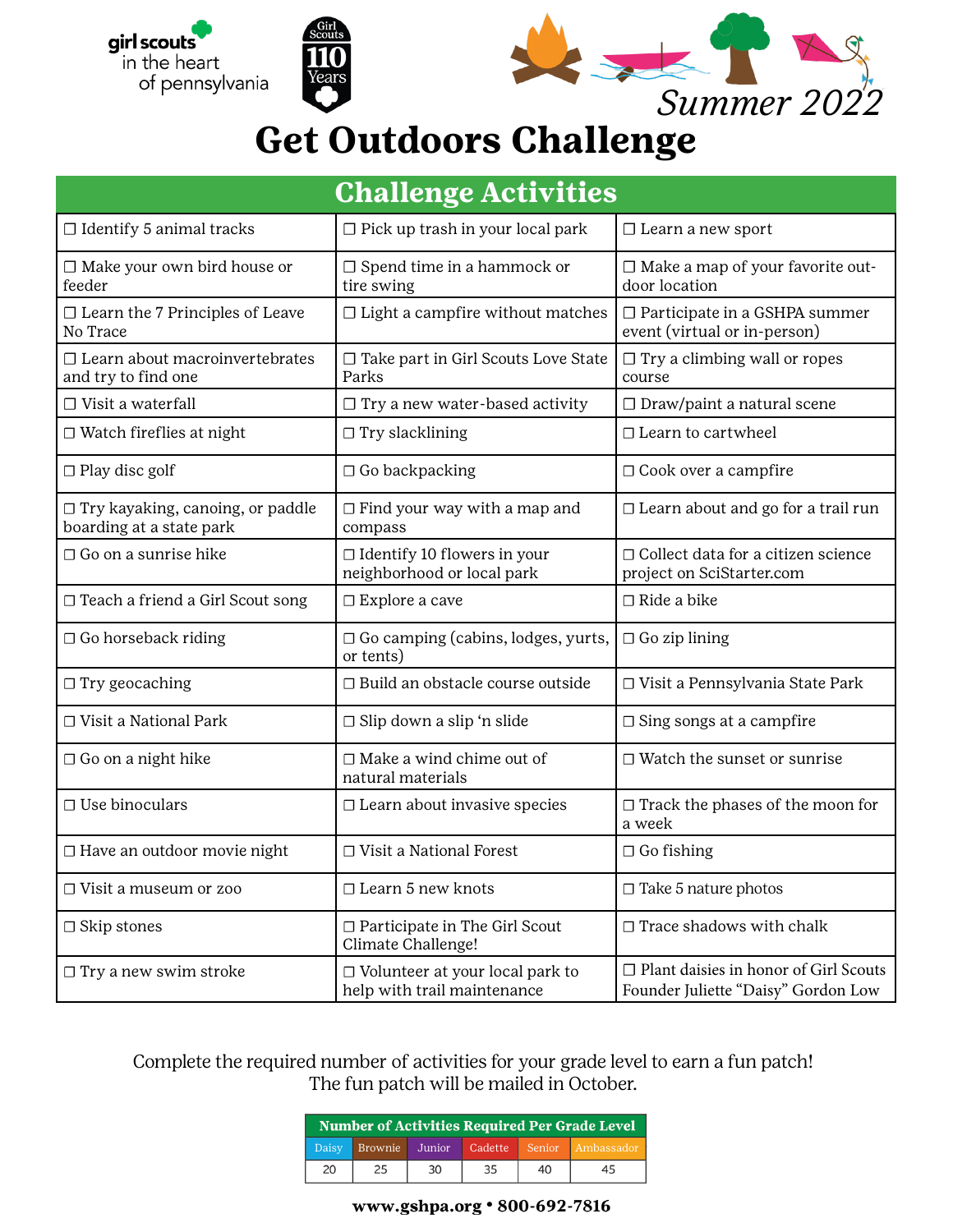



## **Get Outdoors Challenge**

| $\Box$ Help a family member or friend<br>with an outdoor chore                                              | $\Box$ Build and put up a bat house                                                             | $\Box$ Start a nature journal                                                                  |  |
|-------------------------------------------------------------------------------------------------------------|-------------------------------------------------------------------------------------------------|------------------------------------------------------------------------------------------------|--|
| $\Box$ Identify 5 constellations                                                                            | $\Box$ Count how many birds you can find in<br>1 day                                            | □ Complete the Outdoor Journey for<br>your age level                                           |  |
| $\Box$ Fly a kite                                                                                           | $\Box$ Build a fire & make s'mores                                                              | $\Box$ Roll down a hill                                                                        |  |
| $\Box$ Hike somewhere new                                                                                   | $\Box$ Build an outdoor shelter or fort                                                         | $\Box$ Try archery or take lessons                                                             |  |
| $\Box$ Make a windchime                                                                                     | $\Box$ Identify 5 insects                                                                       | $\square$ Explore a cave                                                                       |  |
| $\Box$ Take part in the Girl Scout Tree<br>Promise by planting a tree                                       | $\Box$ Explore diverse habitats at a state<br>park like Nescopeck State Park                    | $\Box$ Visit a greenhouse or<br>plant nursery                                                  |  |
| $\Box$ Set up a nature scavenger hunt                                                                       | $\Box$ Have a picnic                                                                            | $\Box$ Camp out in your yard for<br>the night                                                  |  |
| $\Box$ Complete activities to earn the<br>"PNC CFO" Patch                                                   | □ Participate in a National Service<br>Project to help your community                           | □ Practice Leave No Trace and pick<br>up litter while hiking a trail                           |  |
| $\Box$ Craft something with only<br>natural items                                                           | $\Box$ Swim in a lake, pond, or<br>the ocean                                                    | □ Research your favorite<br>endangered species                                                 |  |
| $\Box$ Play flashlight tag at night                                                                         | $\Box$ Visit a botanical garden                                                                 | $\Box$ Set up a nature scavenger hunt                                                          |  |
| $\Box$ Research edible plants and search<br>your neighborhood for some                                      | $\Box$ Give orienteering a try at a state<br>park like Greenwood Furnace                        | □ Learn about macro invertebrates<br>and try to find one                                       |  |
| □ Visit an outdoor historically sig-<br>nificant location                                                   | $\Box$ Explore a new place by signing up<br>for a GS Destinations or Getaways<br>travel program | $\Box$ Observe wildlife (from a safe dis-<br>tance!) at a state park                           |  |
| $\Box$ Do yard yoga or another<br>outdoor exercise                                                          | $\Box$ Have a water battle or run<br>through a sprinker                                         | $\Box$ Visit a waterfall or two at a state<br>park like Ricketts Glen                          |  |
| $\Box$ Plan a lake beach trip at a state<br>park like Tuscarora                                             | $\Box$ Complete an outdoor badge                                                                | $\Box$ Sing with the birds by learning<br>the calls of different birds in your<br>neighborhood |  |
| □ Create a new outdoor game<br>with friends                                                                 | □ Start a garden (vegetable, herb,<br>or fairy)                                                 | $\Box$ Explore a unique water habitat<br>and the creatures that live there at a<br>state park  |  |
| $\Box$ Learn about the Appalachian Trail<br>and hike a section at a state park<br>(ex. Pine Grove Furnace!) | □ Research Climate Change and how<br>you can combat it on the local level                       | $\Box$ Research the history of a nearby<br>state park (like Hickory Run!)<br>before visiting   |  |
| $\Box$ Host and invite fellow Girl Scouts<br>to a campfire                                                  | $\Box$ Beautify a local public area by<br>cleaning up litter                                    | $\Box$ Explore the night sky by<br>completing an activity from the<br>Great Space Challenge    |  |
| $\Box$ Play with bubbles outside                                                                            | $\Box$ Bike a trail path at a state park<br>like Gifford Pinchot                                | $\Box$ Make rock art                                                                           |  |
| $\Box$ Visit a local farm or orchard                                                                        |                                                                                                 |                                                                                                |  |

| <b>Number of Activities Required Per Grade Level</b> |         |        |         |        |            |
|------------------------------------------------------|---------|--------|---------|--------|------------|
| Daisy                                                | Brownie | Junior | Cadette | Senior | Ambassador |
| 20                                                   | 25      | 30     | 35      | 40     | 45         |

www.gshpa.org · 800-692-7816